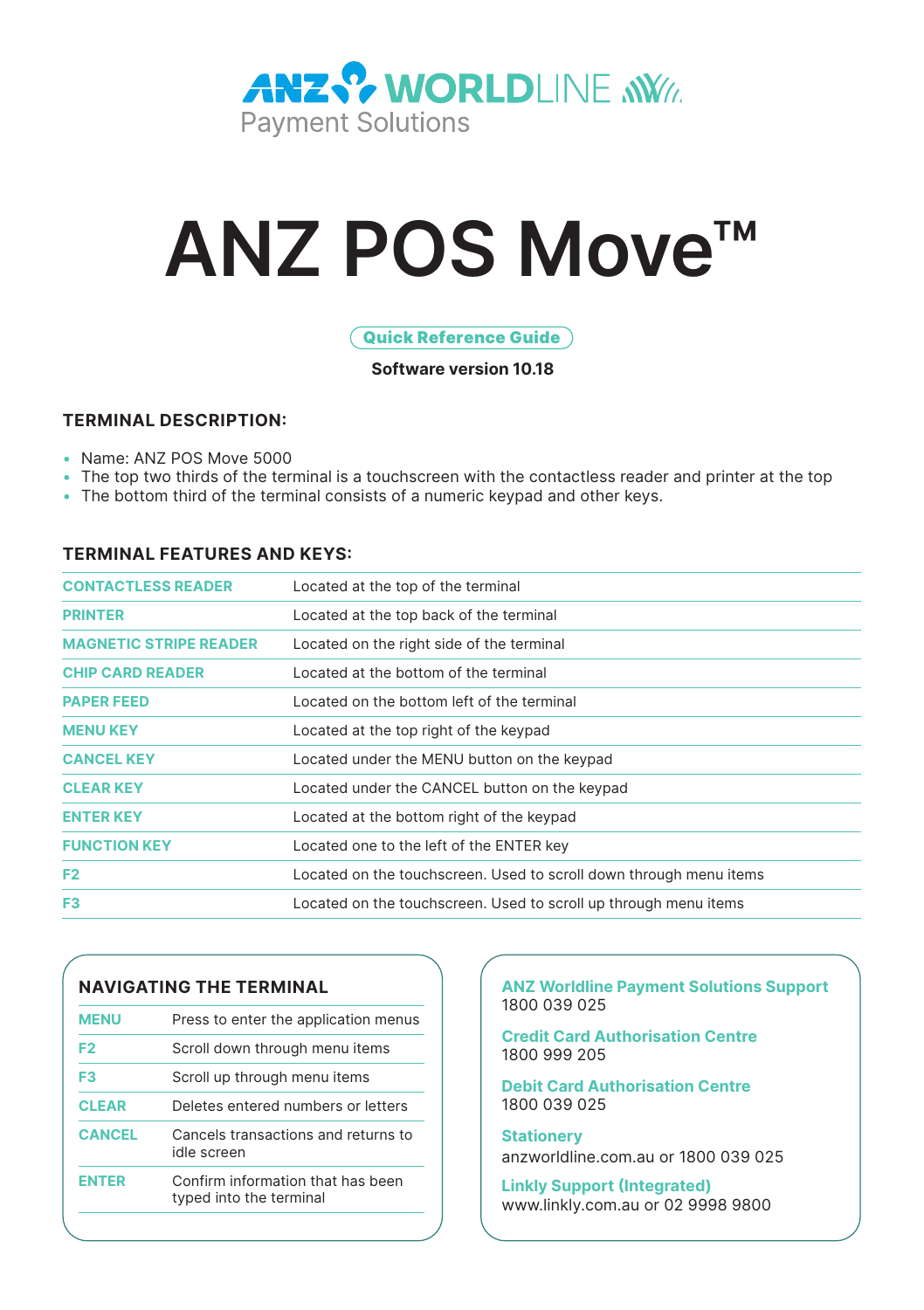#### **BASIC FUNCTIONS**

| <b>POWER ON</b>  | Hold <enter> button for 3 seconds</enter>                                                                                               |
|------------------|-----------------------------------------------------------------------------------------------------------------------------------------|
| <b>POWER OFF</b> | Remove terminal from powered base or direct power and for 3 seconds hold down both the<br><func> key and the <clear> key</clear></func> |
| <b>WAKE UP</b>   | To wake up press < <b>ENTER&gt;</b>                                                                                                     |

#### **HOW TO PROCESS TRANSACTIONS - 3 OPTIONS:**

| Insert a chip card into the Chip Card Reader: located at the bottom of the terminal                         |
|-------------------------------------------------------------------------------------------------------------|
| Swipe the card through the Magnetic Stripe Reader; located on the right side of the terminal                |
| Tap contactless card, smartphone or wearables on the Contactless Reader; located at the top of the terminal |

#### **SALES**

| Standalone                                                                                                                                              | Integrated                                              |  |
|---------------------------------------------------------------------------------------------------------------------------------------------------------|---------------------------------------------------------|--|
| Press < <b>ENTER&gt;</b> if the terminal is in 'sleep mode' to bring<br>up the idle screen                                                              |                                                         |  |
| Key in sale amount                                                                                                                                      | Initiate the transaction via Point of Sale (POS) system |  |
| To process cash out, press CASH on the terminal<br>touchscreen and key in the cash out amount, otherwise<br>press <enter>.</enter>                      | until the EFTPOS screen displays 'PRESENT CARD'         |  |
| Tap, Insert or Swipe card on 'PRESENT CARD' screen - For Swipe or Insert card processing select account type                                            |                                                         |  |
| Have customer enter their PIN or press <enter> for customer to sign the merchant copy where required</enter>                                            |                                                         |  |
| Where required, verify the customer's signature with the signature on the reverse of the customer's card.<br>If signatures match, press <enter></enter> |                                                         |  |
| Press < <b>ENTER&gt;</b> to print customer copy                                                                                                         |                                                         |  |
|                                                                                                                                                         |                                                         |  |

#### **REFUNDS**

**Standalone Integrated** 

Press  $\circledast$  & then select TRANSACTION

Select REFUND<br>
Fortegration description and the transaction via Point of Sale (POS) system<br>
Fortegration of Sale (POS) system until the EFTPOS screen displays 'PRESENT CARD'

Enter refund amount then press <ENTER>

Type Merchant Password then press **<ENTER>** 

Tap, Insert or Swipe card on 'PRESENT CARD' screen − For Swipe or Insert card processing select account type

Have customer enter their PIN or press **<ENTER>** for customer to sign the merchant copy where required

Where required, verify the customer's signature with the signature on the reverse of the customer's card.<br>If signatures match, press **<ENTER>** 

Press **<ENTER>** to print customer copy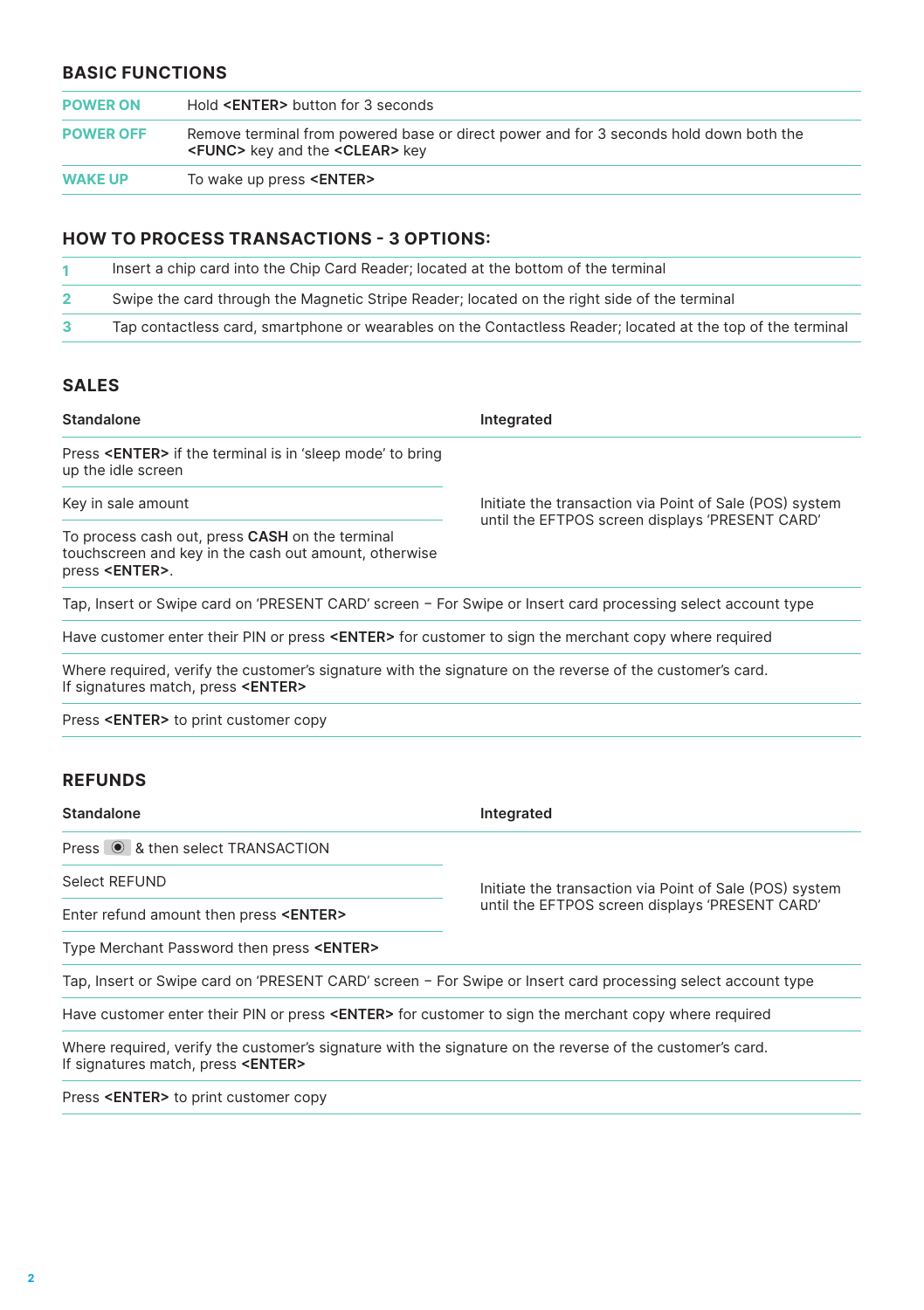#### **MERCHANT PASSWORD**

The Merchant Password is used to process Refunds, Mail Order Telephone Order (MOTO) and Handkey transactions on ANZ POS Move Standalone devices and can be changed by following the below steps.

#### **Changing a Merchant Password**

|                | Press <func> 90 and then press <enter></enter></func>                                                                                                                                                                                                                                                |
|----------------|------------------------------------------------------------------------------------------------------------------------------------------------------------------------------------------------------------------------------------------------------------------------------------------------------|
| $\overline{2}$ | Terminal displays a list of options to set the password. Selecting REFUND will allow you to set the password<br>for refunds and selecting KEY ENTRY will allow you to set the password for Hand Key/MOTO. For further<br>information about passwords, please refer to your Merchant Operating Guide. |
| 3              | Press the F2 and F3 touchscreen buttons to scroll to REFUND or KEY ENTRY and press ENTER to change<br>the password                                                                                                                                                                                   |
| 4              | Type in existing 4-digit password and press <enter></enter>                                                                                                                                                                                                                                          |
| 5              | Type in new 4-digit password and press <enter></enter>                                                                                                                                                                                                                                               |
| 6              | Verify password by re-entering and press < <b>ENTER&gt;</b>                                                                                                                                                                                                                                          |

#### **SETTLEMENT**

ANZ Worldline Payment Solutions offers same day settlement for ANZ business account holders. Funds are available on the same day for transactions settled before 9.00pm (Melbourne time). For non-ANZ business account holders, ANZ Worldline Payment Solutions transfers the funds to the merchant's bank on the following business day and the availability of the funds will be determined by the merchant's bank.

| Press <sup>1</sup> & then select <b>BATCH</b>                                                                                  |
|--------------------------------------------------------------------------------------------------------------------------------|
| Select <b>SETTLE</b>                                                                                                           |
| - Select SUMMARY TOTALS for a settlement report which shows the Sales, Cashout, Refund and Totals<br>(excluding AMEX & Diners) |
| Outled OLID TOTAL Odd a state of cooling and search that the characteristic and of all countries are and all                   |

 - Select **SUB TOTALS** to print a settlement report which shows a breakdown of all cards accepted (including AMEX & Diners)

**Note:** The above steps only apply to standalone. To process settlement on an integrated device you will need to initiate it via your Point of Sale (POS) system.

#### **PRINT LAST SETTLEMENT**

| Press $\circledcirc$ & then <b>BATCH</b>               |
|--------------------------------------------------------|
| Select LAST SETTLEMENT to print last settlement report |

**Note:** The above steps only apply to standalone. To print settlement reports on an integrated device you will need to initiate it via your Point of Sale (POS) system.

#### **PRINT PRE-SETTLEMENT REPORT**

|  | Press $\odot$ & then BATCH |
|--|----------------------------|
|--|----------------------------|

Select **TOTALS 2** 

- - Select **SUMMARY TOTALS** for a settlement report which shows the Sales, Cashout, Refund and Totals (excluding AMEX & Diners)
- Select **SUB TOTALS** to print a settlement report which shows a breakdown of all cards accepted (including AMEX & Diners)

**Note:** The above steps only apply to standalone. To print settlement reports on an integrated device you will need to initiate it via your Point of Sale (POS) system.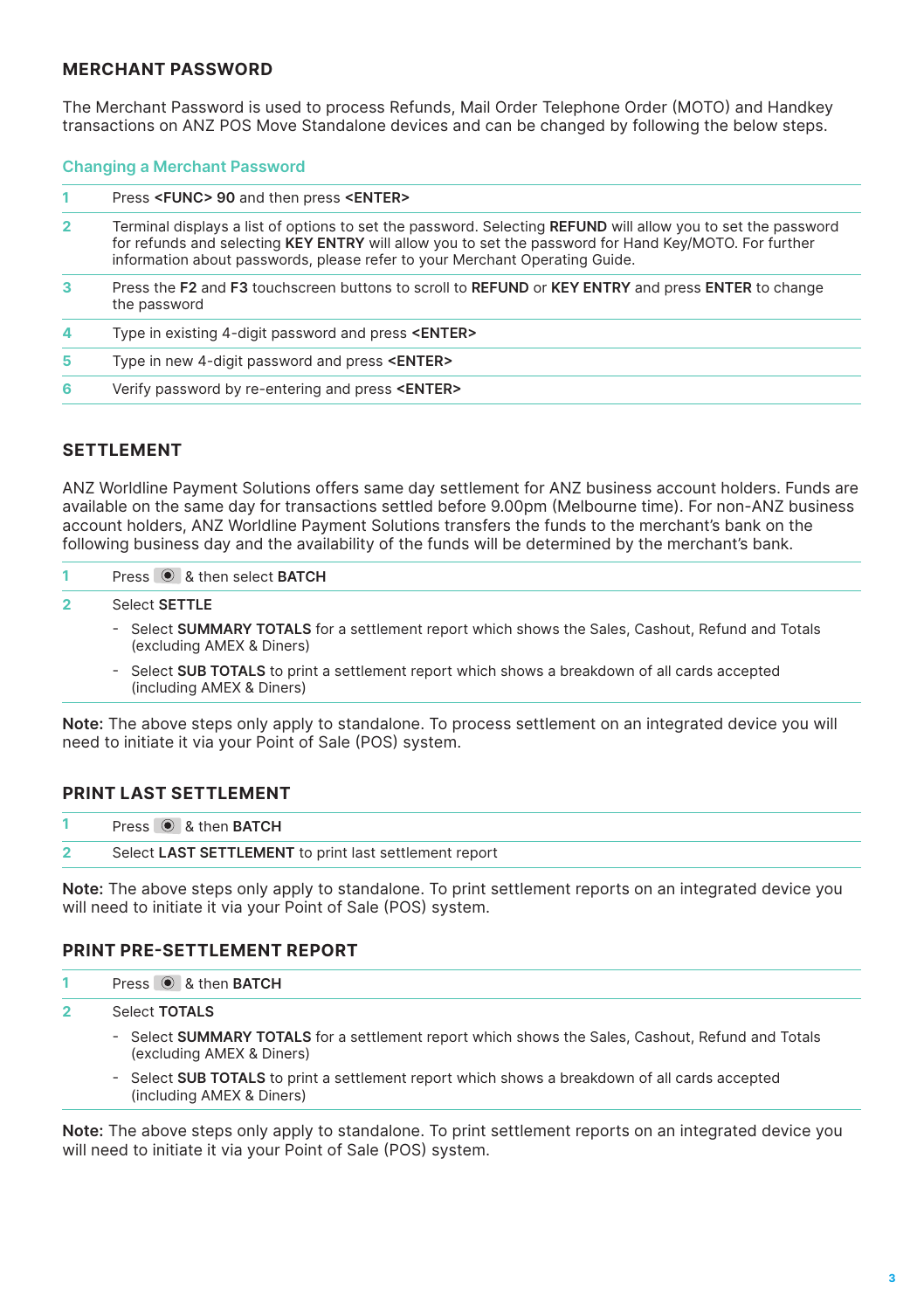#### **PRINT LAST TRANSACTION – COPY**

|               | Press <sup>®</sup> & then PRINT |
|---------------|---------------------------------|
| $\mathcal{P}$ | Select TRANSACTIONS             |
| $\mathbf{3}$  | Select LAST                     |

**Note:** The above steps only apply to standalone. To print settlement reports on an integrated device you will need to initiate it via your Point of Sale (POS) system.

#### **CHARGING THE TERMINAL BATTERY**

|              | Place the terminal on the base by securely connecting the terminal to the docking connector on the base                                                                                                                                             |
|--------------|-----------------------------------------------------------------------------------------------------------------------------------------------------------------------------------------------------------------------------------------------------|
| $\mathbf{2}$ | The terminal should display an empty battery symbol in the upper right corner of the terminal screen                                                                                                                                                |
| 3            | Connect the other end of base power supply to the main power outlet on the wall                                                                                                                                                                     |
| 4            | Check that the charging symbol has been added to the power icon displayed on the upper right corner of the<br>terminal screen. This will indicate that the terminal is connected into the power outlet and amount of charge<br>held in the battery. |

#### **HOW TO LOAD PRINTER PAPER**

A red line will appear on the paper, indicating that the paper roll must be replaced. To re-load a new roll:

|   | Open the paper compartment by lifting the catch located at the rear of the terminal below the contactless<br>symbol and pull the cover towards the rear of the terminal |
|---|-------------------------------------------------------------------------------------------------------------------------------------------------------------------------|
|   | Insert the paper roll (diameter 40mm) in the compartment                                                                                                                |
|   | Pull the paper up to the top of the terminal and hold in position                                                                                                       |
| 4 | Maintain the paper roll position and press the lid closed until it clips into position                                                                                  |

**Note:** Ensure paper roll is always loaded in the terminal for the terminal to function.

#### **HOW TO CONNECT TO A WIFI NETWORK**

To connect to a WiFi network please follow the steps below:

| 1                 | Press <func> 6 and <enter></enter></func>                                                                                                       |  |  |  |
|-------------------|-------------------------------------------------------------------------------------------------------------------------------------------------|--|--|--|
| $\overline{2}$    | Press <f2> (scroll down) or <f3> (scroll up) to select WiFi and then press <enter></enter></f3></f2>                                            |  |  |  |
| 3                 | The terminal will return to idle screen                                                                                                         |  |  |  |
| 4                 | Press <sup>1</sup> & select TERMINAL                                                                                                            |  |  |  |
| 5                 | Select OTHERS                                                                                                                                   |  |  |  |
| 6                 | <b>Select SETTINGS</b>                                                                                                                          |  |  |  |
| 7                 | Select WiFi                                                                                                                                     |  |  |  |
| 8                 | Using the touchscreen press the Enable icon                                                                                                     |  |  |  |
| 9                 | Press the Scan Networks icon                                                                                                                    |  |  |  |
| 10                | The terminal will display 'Scanning' before displaying a list of the available WiFi networks                                                    |  |  |  |
| 11                | Select the WiFi network you wish to connect to by using the touchscreen                                                                         |  |  |  |
| $12 \overline{ }$ | Type in the WiFi password using the touchscreen and then press <enter></enter>                                                                  |  |  |  |
| 13 <sup>°</sup>   | The terminal will briefly display 'New Profile OK'                                                                                              |  |  |  |
| 14                | Press <cancel> to return to the main screen</cancel>                                                                                            |  |  |  |
| 15                | The WiFi symbol at the top of the terminal should turn from white to green indicating that it has successfully<br>connected to the WiFi network |  |  |  |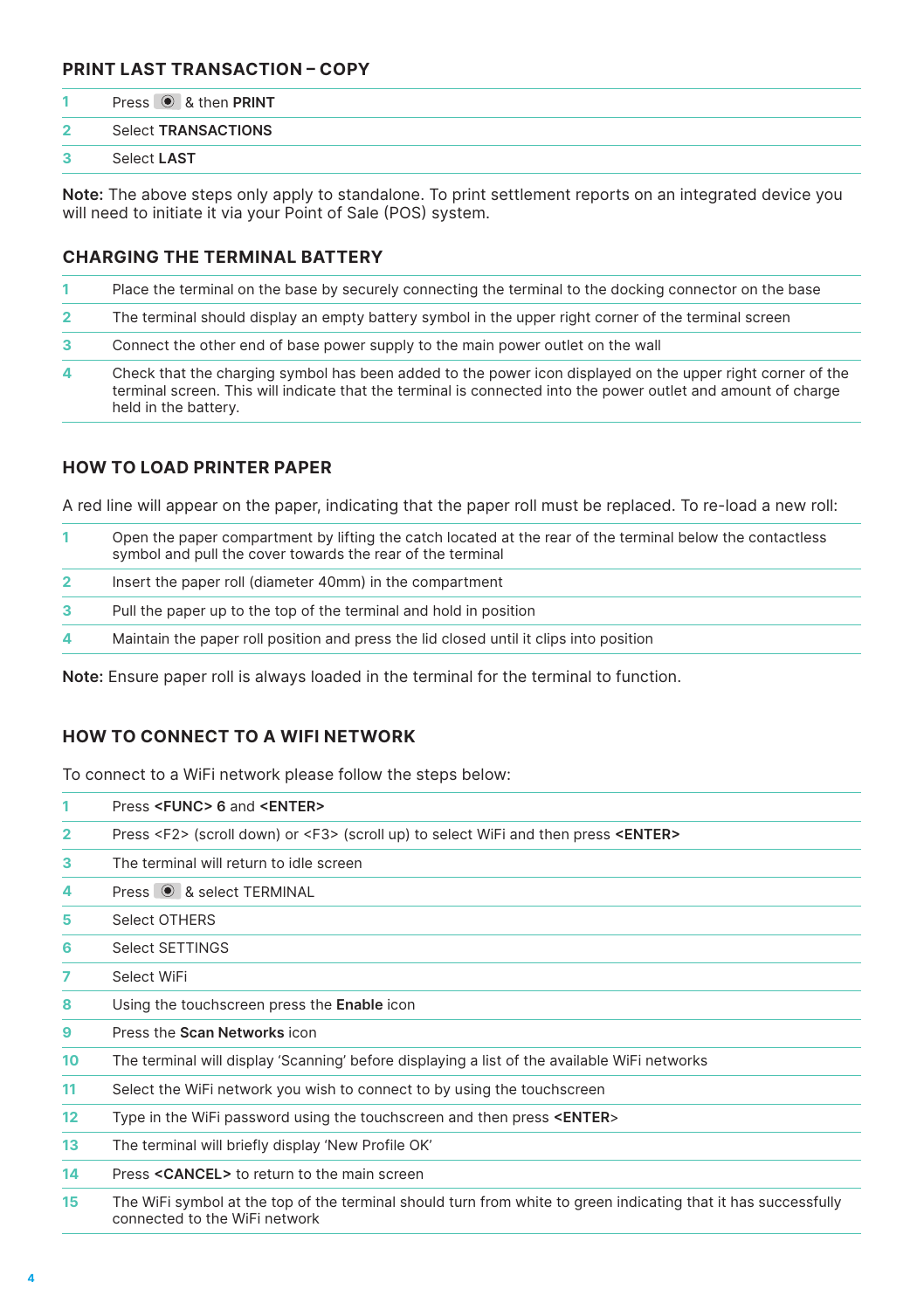#### **TERMINAL FAULTS – SELF-HELP**

If your terminal is experiencing technical issues:

#### **Blank Screen / Stuck Screen**

| Place terminal on charging base and hold down <func> <math>+</math> <clear>. The terminal will power down and reboot.</clear></func> |  |  |  |
|--------------------------------------------------------------------------------------------------------------------------------------|--|--|--|
|                                                                                                                                      |  |  |  |

**2**  Press **<FUNC> 110** then **<ENTER>** 'Logon Approved' should display on the terminal.

If unsuccessful please contact ANZ Worldline Payment Solutions on 1800 039 025 for further assistance.

#### **No/Weak Signal Strength**

| Place terminal on charging base and hold down <func> + <clear>. The terminal will power down and reboot.</clear></func> |
|-------------------------------------------------------------------------------------------------------------------------|
| Press <func> 110 then <enter> 'Logon Approved' should display on the terminal.</enter></func>                           |

If unsuccessful, please contact ANZ Worldline Payment Solutions on 1800 039 025 for further assistance.

**Note:** When terminal is not connected to the base, it can be switched off by pressing and holding the <FUNC> and <CLEAR> keys together. To turn on press the <ENTER> key.

#### **TERMINAL SECURITY**

Please ensure that the terminal is placed in a secure location enabling the cardholder to use the keypad without being observed by security cameras, CCTV devices or by any other person.

Only authorised ANZ Worldline Payment Solutions employees are permitted to install or perform maintenance of your terminal.

#### **CONTACTLESS PAYMENTS**

#### **A great payment experience for your customers**

Contactless payments are becoming more and more popular. With the phone at the center of everyday life, tap to pay mobile payments are fast becoming another convenient way for customers to pay.

Mobile payments work the same way as contactless cards for customer payments across all contactless terminals. Customers simply add their eligible cards to their compatible devices and then use it to tap and pay.

#### **Things you and your staff need to know**

Below are some steps you can follow to ensure your staff and customers have a seamless payment experience:

- Ensure your terminal is easily accessible to customers.
- Always let the customer present their card or smart device as they may need to hold the device to authenticate transactions.
- Initially, customers may take a little longer with their payment transactions as they find the 'sweet spot' with their device.
- For transactions over \$100, customers may be prompted to enter their PIN into the terminal. Always follow the terminal prompts when processing transactions.

If you're not already accepting contactless payments, contact us on 1800 039 025 to find out more on how we can upgrade your device today.

#### **Scenarios you might encounter**

Contactless payments can be made using a range of products in market:

- Plastic Cards
- Smart Phones
- Wearables

Mobile payments give you and your customers the processing speed of contactless transactions.